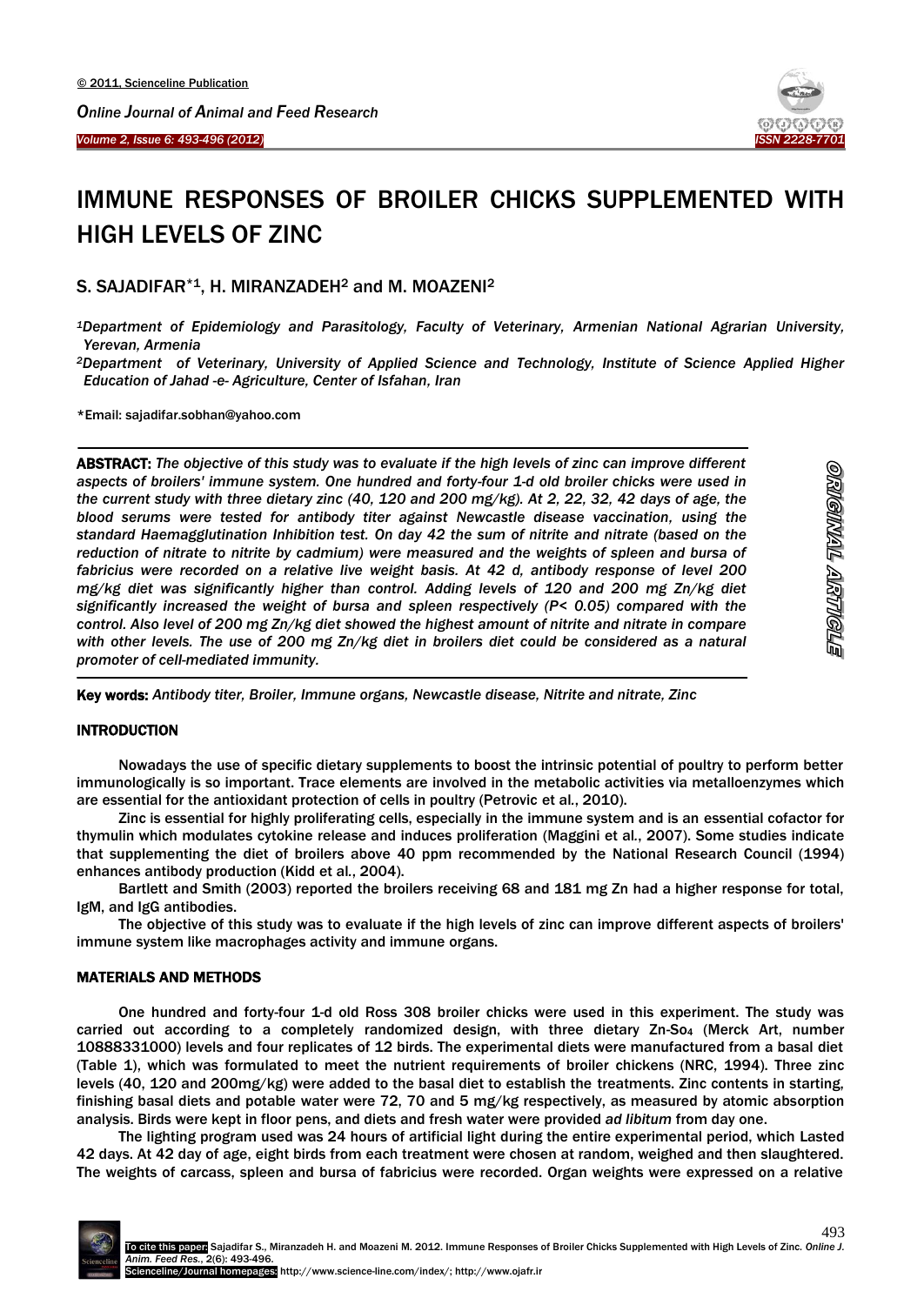carcass weight basis. Birds of all groups were intramuscularly injected with 0.1 ml of killed Newcastle disease (ND) vaccine (Cevac®Broiler NDK) at eight days of age. Blood samples from each replicate were collected at 2, 22, 32, 42 days of age. All the blood samples obtained from wing vein and serums were separated by 3000 rpm centrifuging for 15 min. The serums were tested for antibody against NDV, using the standard Haemagglutination Inhibition (HI) test (Allan and Gough, 1974) and the results were expressed as the logarithm base 2. Also at 42 d serum samples were prepared from eight chicks per each treatment and sum nitrite and nitrate was measured based on the reduction of nitrate to nitrite by cadmium. The nitrite produced was determined by Griess reaction. The serum sample was deproteinized by adding ZnSO (75 mmol/l) and NaOH (55 mmol/l) solutions. After centrifuging, the supernatant was recovered and diluted in glycine buffer (45 g/l, pH 9.7). Cadmium granules (2 -2.5 g) were rinsed three times with deionized distilled water and swirled in a CuSO4 solution (5 mmol/l) in glycine-NaOH buffer (15 g/l, pH 9.7) for five min to become activated. Freshly activated cadmium granules were added to pretreated deproteinized serum. After continuous stirring for 10 min, the samples were transferred to appropriately labeled tube for nitrite determination by Griess reaction. Griess reagent 1 (1% sulfanilamide in 5% phosphoric acid) was added to the sample tubes and then incubated for 10 minutes at room temperature, protected from light. Griess reagent 2 was added (0.1% N-napthylethylenediamine dihydrochloride in water) to all samples and absorbance was measured within 10 minutes in a spectrophotometer at a wavelength of 540 nm (Pirali-Kheirabadi et al., 2011). At the final stage, the sum of the nitrite and nitrate was measured.

| Table 1 - Ingredients and calculated composition of the starter and finisher diets                                                 |                |                 |
|------------------------------------------------------------------------------------------------------------------------------------|----------------|-----------------|
| <b>Ingredients</b>                                                                                                                 | Starter (g/kg) | Finisher (g/kg) |
| Corn                                                                                                                               | 535.5          | 595.7           |
| Soybean meal 44%CP                                                                                                                 | 389.3          | 333.4           |
| <b>Monodibasic Phosphate</b>                                                                                                       | 14.3           | 12.1            |
| Limestone                                                                                                                          | 13.5           | 13.8            |
| Vegetable oil                                                                                                                      | 38.4           | 35.1            |
| <b>Salt</b>                                                                                                                        | 4.1            | 4.3             |
| <b>DL-methionine</b>                                                                                                               | 2.07           | 2.14            |
| L-Lysine HCI                                                                                                                       | 1.29           | 1.97            |
| Choline HCI 60%                                                                                                                    | 0.6            | 0.5             |
| Mineral-vitamin premix <sup>1</sup>                                                                                                | 1              | 1               |
| <b>Total</b>                                                                                                                       | 1,000          | 1,000           |
| <b>Calculated Nutrients</b>                                                                                                        |                |                 |
| Crude protein                                                                                                                      | 220            | 200             |
| ME, kcal/kg                                                                                                                        | 3,050          | 3,100           |
| Calcium                                                                                                                            | 9              | 8.5             |
| Available phosphorus                                                                                                               | 4              | 3.5             |
| Digestible Lys                                                                                                                     | 11.5           | 10.7            |
| Digestible Met                                                                                                                     | 4.9            | 4.8             |
| Digestible Met+Cys                                                                                                                 | 8.1            | 7.7             |
| $1$ Composition (per kg): Mp (from MpSO4,420), 40,000 mg; Ee (from EeSO4,7420), 20,000 mg; Cu (from CuSO4,5420), 40,000 mg; L(from |                |                 |

<sup>1</sup>Composition (per kg): Mn (from MnSO4⋅H2O), 40,000 mg; Fe (from FeSO4⋅7H2O), 20,000 mg; Cu (from CuSO4⋅5H2O), 40,000 mg; I (from Ca (IO3) 2⋅H2O), 400 mg; vitamin A (from vitamin A acetate), 3,600,000 IU; cholecalciferol, 800,000 IU; vitamin E (from DL-α-tocopheryl acetate), 7,200 IU; menadione, 800 mg; thiamine; 720 mg; riboflavin, 2,640 mg; niacin, 4,000 mg; calcium pantothenate, 12,000 mg; pyridoxine, 1,200 mg; folic acid, 400 mg; cyanocobalamin, 6 mg; biotin, 40 mg; choline, 100,000 mg.

#### Statistical analysis

Statistical analyses were conducted using the ANOVA general linear models procedure of SAS software (SAS Institute, 1997). When ANOVA revealed significant effects, means were separated by Duncan's multiple range tests. The values were considered significant at P< 0.05.

# RESULTS

Immune organs (spleen and bursa of fabrecius) weight were measured on a relative carcass weight basis (Table 2). Adding levels of 120 and 200 mg Zn/kg diet significantly increased the weight of bursa and spleen respectively (P< 0.05) compared with the control.

| Table 2 - The Immune organ weights of broilers fed different levels of zinc                   |                      |                      |  |
|-----------------------------------------------------------------------------------------------|----------------------|----------------------|--|
| Zn level                                                                                      | <b>Bursa</b>         | <b>Spleen</b>        |  |
| (mg/kg)                                                                                       | (%)                  | (%)                  |  |
| 40                                                                                            | $0.066b + 0.008b$    | $0.12 + 0.011$       |  |
| 120                                                                                           | $0.084 \pm 0.006$ a  | $0.139 \pm 0.002$ ab |  |
| 200                                                                                           | $0.078 \pm 0.009$ ab | $0.165 \pm 0.026$ a  |  |
| <b>SEM</b>                                                                                    | 0.008                | 0.016                |  |
| a,b Means within a column with no common superscript are significantly different ( $p<0.05$ ) |                      |                      |  |

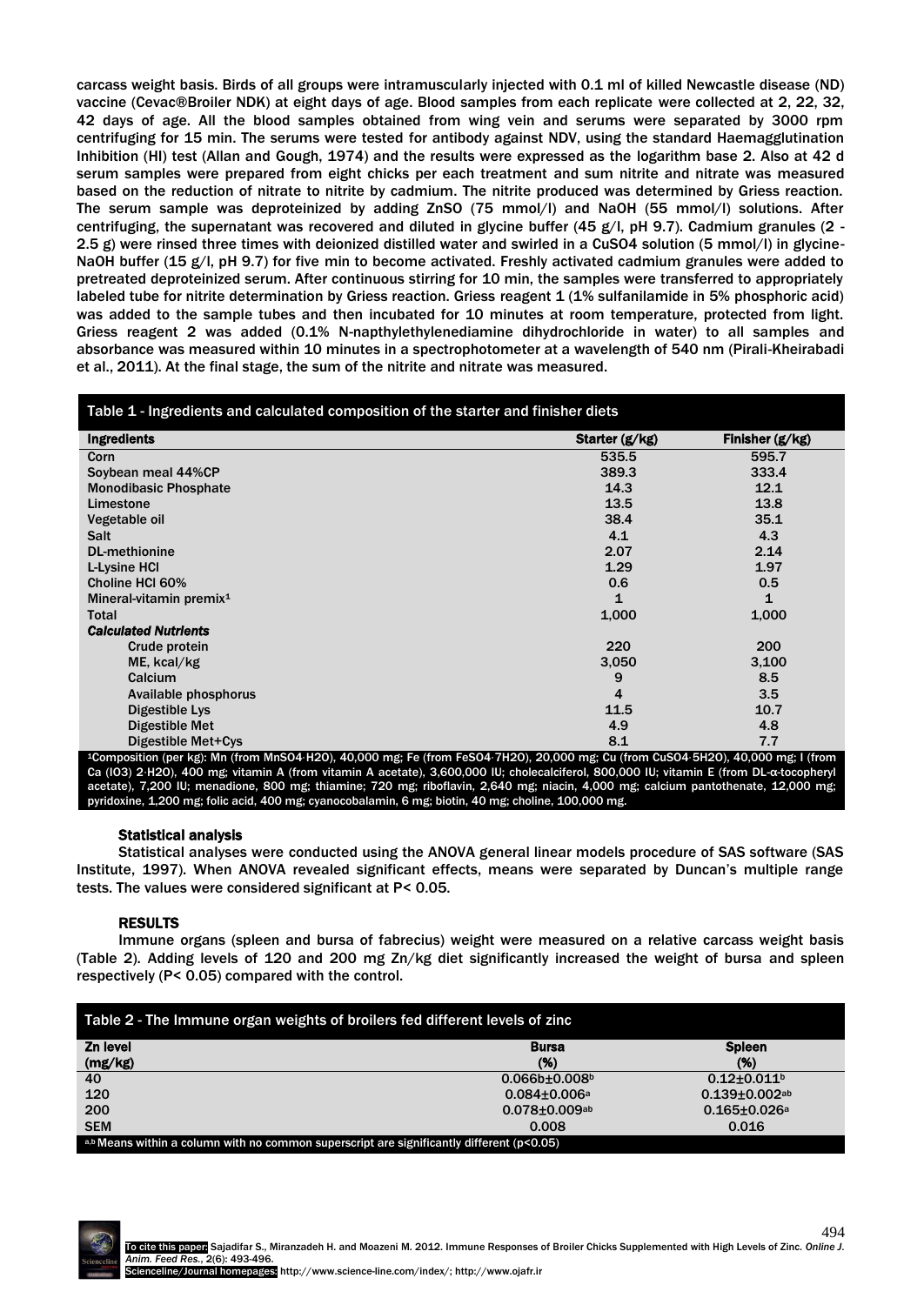Fig 1 shows the effects of graded levels of Zn on antibody titer against NDV of broiler chicks. Although at 2, 22, 32 d there was no significant difference in antibody titer, but at 42 d, antibody response of level 200 mg/kg diet was significantly (P< 0.05) higher than control, however the difference between 120 and 200 mg/kg diet was not significant.

Fig 2 shows the sum of nitrite and nitrate in serum after using different treatments. Results showed that adding additional Zn significantly (P< 0.05) increased the sum of nitrite and nitrate in the serum of broilers. Also level of 200 mg Zn/kg diet showed the higher amount of nitrite and nitrate in compare with the level of 120 mg Zn/kg diet; however this difference was not significant.



 $b$  Columns that do not share the same letters differ significantly (P< 0.05).

# **DISCUSSION**

Increase of the weight of bursa and spleen in this study was similar with result of Bartlett and Smith (2003) that showed a slight increase in lymphoid organs weight. Also Feng et al*.* (2011) reported that thymus, spleen, and bursa of fabricius indexes increased linearly with increasing dietary Zn. These finding could be due to role of Zn in growth and function of lymphocytes. Our results showed that antibody response at the level 200 mg/kg diet was significantly higher than control. Bartlett and Smith (2003) reported the broilers receiving 68 and 181 mg Zn had a higher response for total, IgM, and IgG antibodies. Also Hosseini et al*.* (2010) demonstrated that the graded Zn increased IgM and IgY titer against SRBC. Zinc is essential for thymulin, a thymic hormone that regulates Tlymphocyte maturation. Birds provided diets supplemented with a more available zinc source might have induced thymulin activity, and therefore promoted immune responses through increased maturation of T-lymphocytes and activation of B-lymphocytes by T-helper cells (Nassiri-Moghadam and Jahanian, 2009). Increase of sum of nitrite and nitrate has been caused by increase in production of macrophages. Zinc has effect on some aspects of